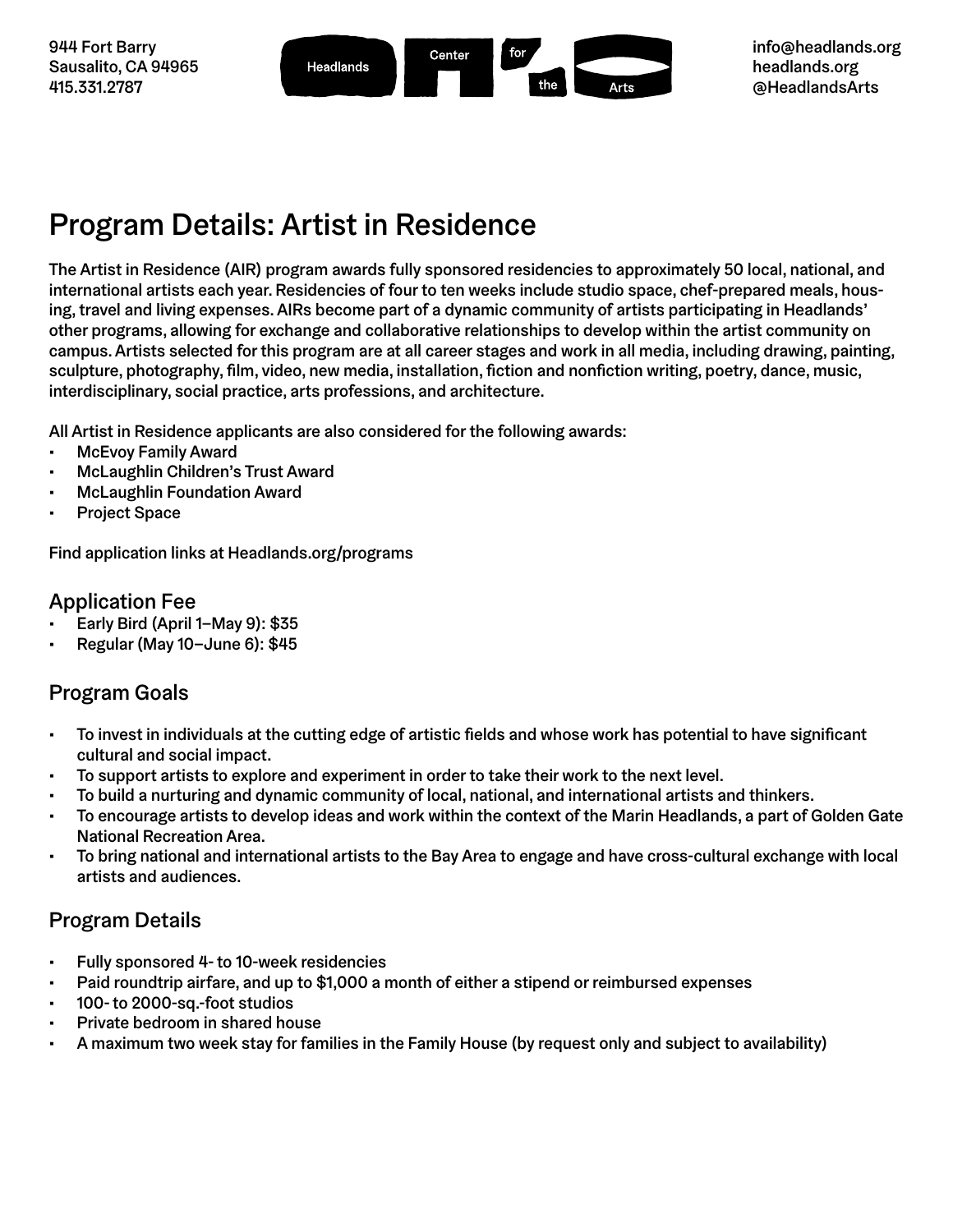# **STATISTICS**

- Five chef-prepared meals per week
- Access to vehicles on-site
- Facilities access: Basic woodshop; audio/video equipment; artists' library with computer, scanner, and printer
- Wi-Fi in designated spaces
- Up to 15 Artists in Residence living on-site
- Participation in monthly "Show & Tell" nights
- Participation in seasonal Open House
- Access to Headlands Public Events
- Field trips to Bay Area museums, galleries, and cultural venues
- Become part of Headlands Alumni Network

#### **Eligibility**

- Artists not currently enrolled in an academic program at the time requested residency would take place. Eligibility of artists enrolled in PhD programs will be considered on a case-by-case basis.
- Former Headlands' Artists in Residence (AIR), and any recipients of Alumni New Works, Chamberlain, Chiaro, or Tournesol Awards may not apply within five years of previous Residency.
- All other Alumni of Headlands' Programs are eligible to apply for the AIR Program at any point.
- Must be able to speak basic English.

#### Selection Criteria

- Merit of past work.
- Readiness to engage with and benefit from the residency experience at Headlands (see program goals).
- Potential to develop creative practice and impact the community at Headlands and beyond.

#### Selection Process

- Headlands' staff reviews applications to ensure completion and eligibility
- Submissions are reviewed by a jury of knowledgeable and esteemed artists and arts professionals
- The jury evaluates each artist's materials and selects finalists
- Finalists are invited to present their work in a 20-minute Zoom interview to determine the final award selection

#### What You Need To Apply

A full application includes the following:

*Please note that all applications and work samples must be submitted in or translated to English.*

- Resume or curriculum vitae
- Letter of interest, outlining your specific interest in working at Headlands and how program participation will affect your practice
- The names and email addresses of three personal or professional references; please note, we do not want letters of reference.
- Documentation of recent work (see specifications below for guidelines according to discipline)
- Please note: we'll start accepting applications for 2023 residencies on April 1, 2022.
- Documentation of recent work (see specifications below for guidelines according to discipline)

*\*\*Artist collaboratives should apply together by submitting ONE application per group, specifying the number of individuals on the application form. For live-in Artists in Residence, Headlands can accommodate no more than*